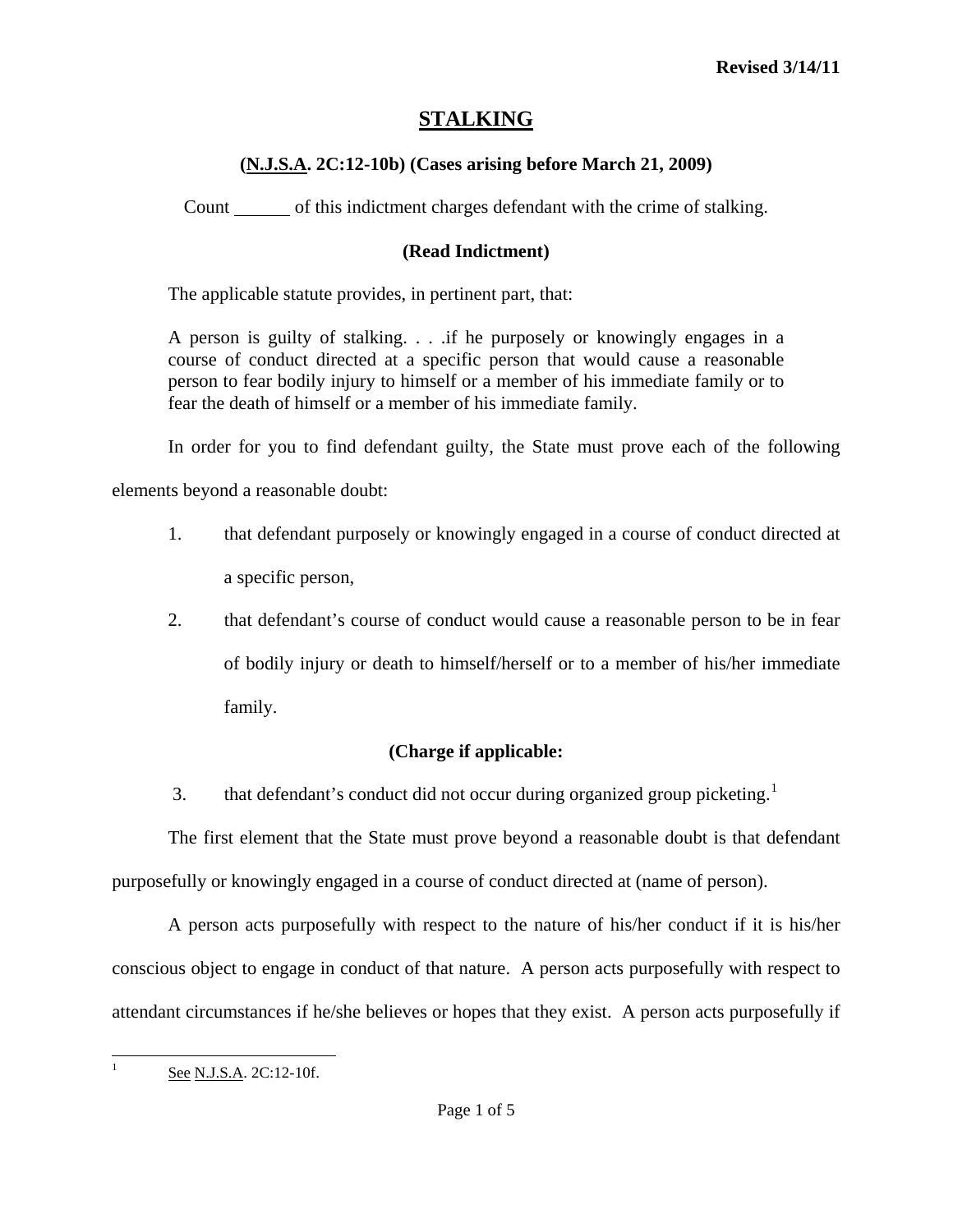### **STALKING (N.J.S.A. 2C:12-10b)**

he/she acts with design, with a specific intent, with a particular object or purpose, or if he/she means to do what he/she does.

 A person acts knowingly with respect to the nature of his/her conduct or the attendant circumstances if he/she is aware that his/her conduct is of that nature, or that such circumstances exist or if he/she is aware of a high probability of their existence. Purpose and knowledge are conditions of the mind that cannot be seen and that can be determined only by inferences from conduct, words or acts. A state of mind is rarely susceptible of direct proof but must ordinarily be inferred from the facts. Therefore, it is not necessary that the State produce witnesses to testify that an accused said that he/she had a certain state of mind when he/she engaged in a particular act. It is within your power to find that such proof has been furnished beyond a reasonable doubt by inference, which may arise from the nature of defendant's acts and conduct, from all that he/she said and did at the particular time and place, and from all surrounding circumstances.

 Course of conduct means repeatedly maintaining a visual or physical proximity to a person or repeatedly conveying, or causing to be conveyed, verbal or written threats or threats conveyed by any other means of communication or threats implied by conduct or a combination thereof directed at or toward a person.<sup>[2](#page-0-0)</sup>

"Repeatedly" means on two or more occasions.<sup>[3](#page-1-0)</sup>

<span id="page-1-1"></span> Communication means any form of communication made by any means, including, but not limited to, any verbal or written communication, communications conveyed by any electronic device, which includes, but is not limited to, a wire, radio, electromagnetic,

<sup>&</sup>lt;sup>2</sup>  $\frac{6}{3}$  See N.J.S.A. 2C:12-10a(1).

<span id="page-1-0"></span>See N.J.S.A. 2C:12-10a(2).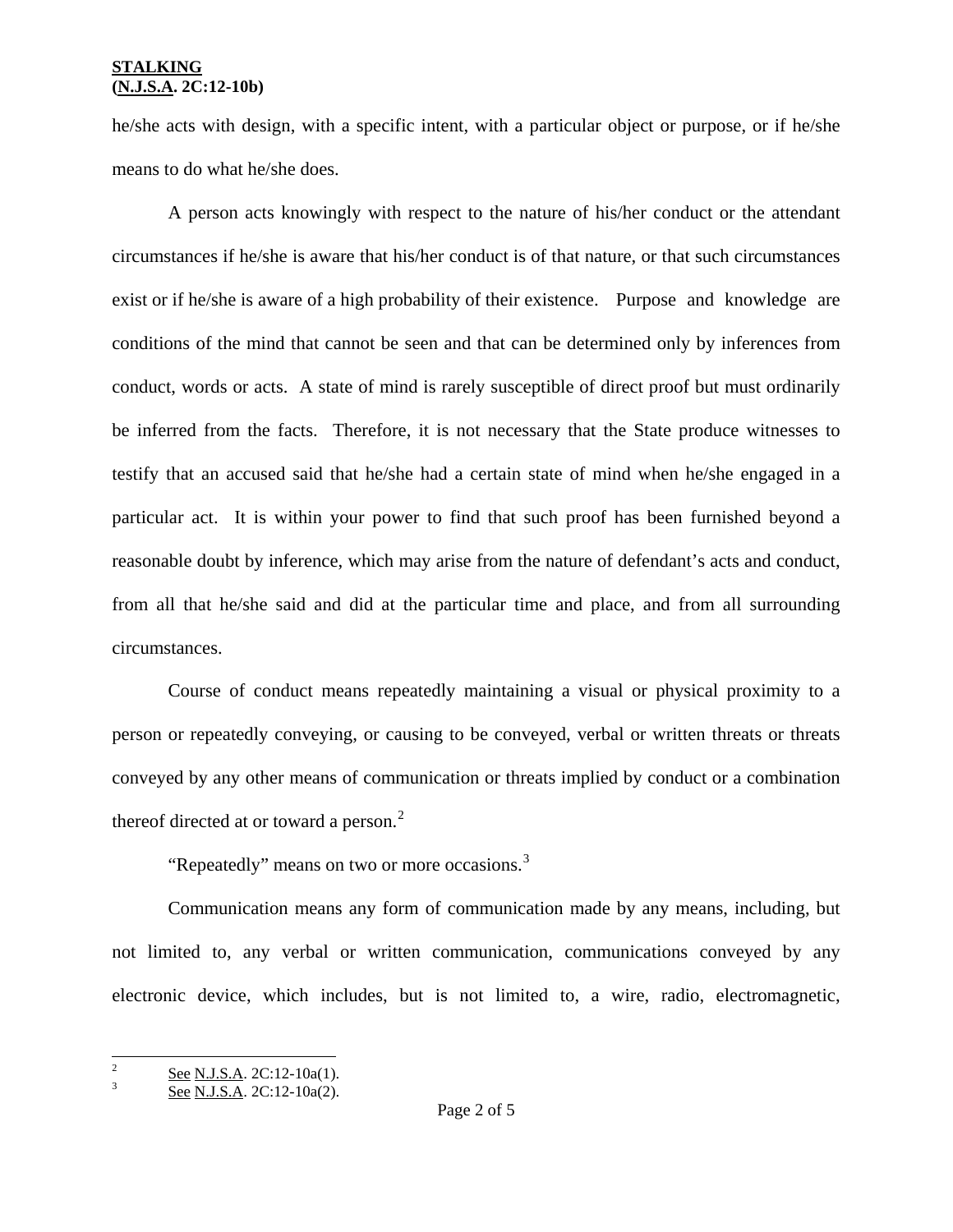### **STALKING (N.J.S.A. 2C:12-10b)**

photoelectric or photooptical system, telephone, including a cordless, cellular or digital telephone, computer, video recorder, fax machine, pager, or any other means of transmitting voice or data and communications made by sign or gesture.<sup>[4](#page-1-1)</sup>

 The second element that the State must prove beyond a reasonable doubt is that defendant's course of conduct would cause a reasonable person to be in fear of bodily injury or death to himself/herself or to a member of his/her immediate family.

"Bodily injury" means physical pain, illness or any impairment of physical condition.<sup>[5](#page-2-0)</sup>

 "Immediate family" means a spouse, parent, child, sibling or any other person who regularly resides in the household or who within the prior six months regularly resided in the household.

### **(Charge if Applicable)**

 The third element that the State must prove beyond a reasonable doubt is that defendant's conduct did not occur during organized group picketing.

 If you find that the State has proved every element of the offense beyond a reasonable doubt, then you must find defendant guilty of stalking. If you find that the State has failed to prove any element of the offense beyond a reasonable doubt, then you must find defendant not guilty.

**[Where the degree of the offense is in question, the following should be charged, if** 

**applicable.][6](#page-2-1)**

 $\frac{1}{4}$  $\frac{1}{5}$  N.J.S.A. 2C:1-14q.

<span id="page-2-0"></span>See N.J.S.A. 2C:11-1.

<span id="page-2-2"></span><span id="page-2-1"></span>In most cases, where degree is in question, the trial court, after the jury returns its verdict of guilty to stalking, should then try the issue of degree before the same jury sequentially; first taking whatever additional proofs are necessary, then charging the jury with this additional language, under the principles set forth in State v. Chenique-Puey, 145 N.J. 334 (1996) and State v. Ragland, 105 N.J. 189 (1996).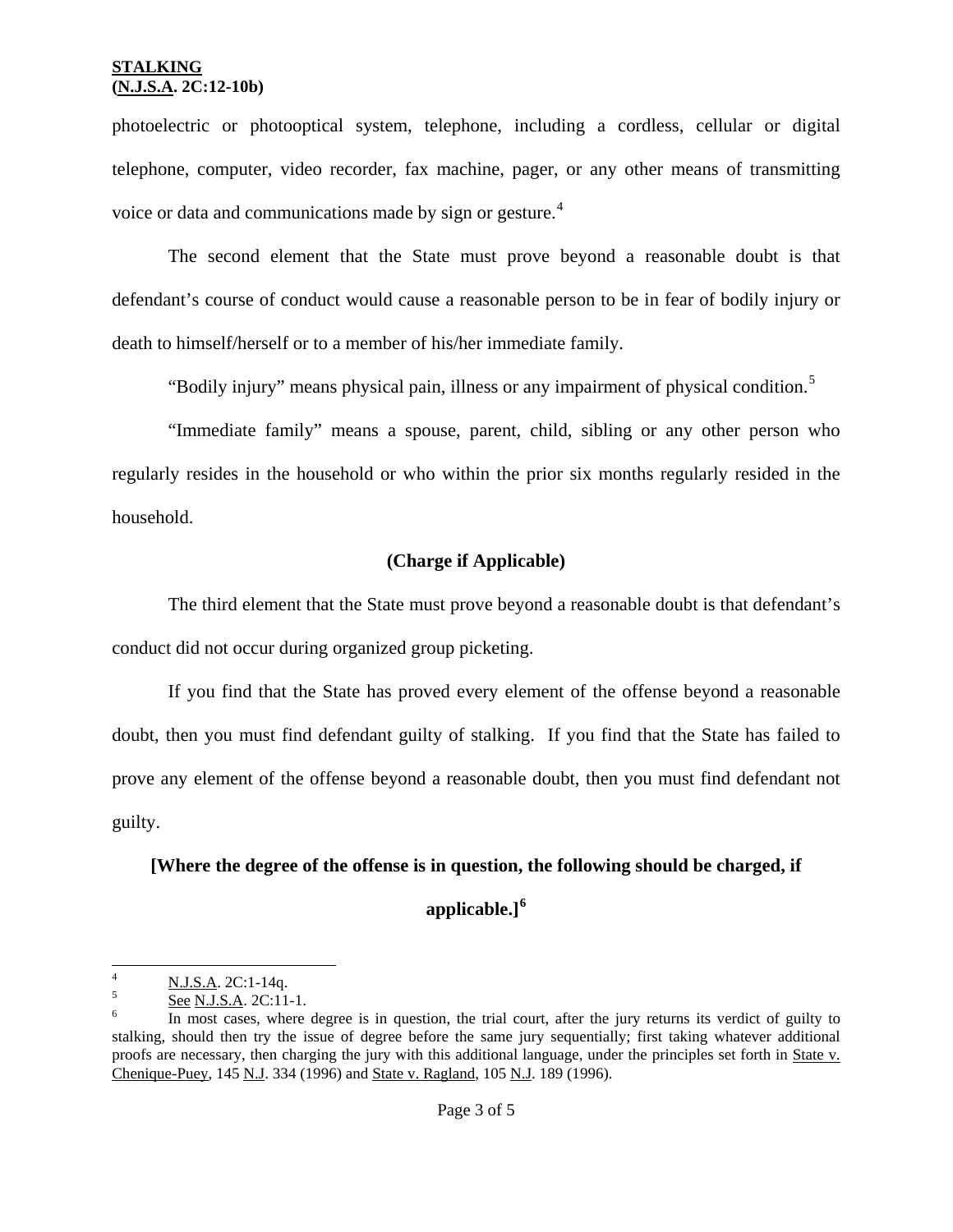$\overline{a}$ 

 Stalking is ordinarily a crime of the fourth degree. It is, however, a crime of the third degree if defendant, in committing the crime of stalking:

### **[Charge the appropriate alternative]**

a. Violated an existing court order prohibiting the behavior;

#### **or**

b. Committed a second or subsequent offense of stalking against the same victim;

#### **or**

 c. Was serving a term of imprisonment or was on parole or probation as the result of a conviction for any indictable offense under the laws of this State, any other state or the United States.<sup>[7](#page-2-2)</sup>

 If you find beyond a reasonable doubt that defendant committed the crime of stalking, but do not find that the State has proven, beyond a reasonable doubt, that in committing the crime, defendant **(charge as appropriate:** violated an existing court order prohibiting the behavior, committed a second or subsequent offense of stalking against the same victim, and/or was serving a term of imprisonment or was on parole or probation as a result of a conviction for any indictable offense under the laws of this State, any other state or the United States), then your verdict must be guilty of fourth-degree stalking.

 If you find beyond a reasonable doubt that defendant committed the crime of stalking and further find that the State has proven, beyond a reasonable doubt, that in committing the crime, defendant **(charge the appropriate:** violated an existing court order prohibiting the behavior, committed a second or subsequent offense of stalking against the same victim, and/or committed

<span id="page-3-0"></span><sup>7</sup> This sentencing alternative may require the trial court to sanitize the prior conviction. State v. Brunson, 132 N.J. 377 (1993). Further, the trial court should grant a defendant's offer to stipulate to this custodial element.